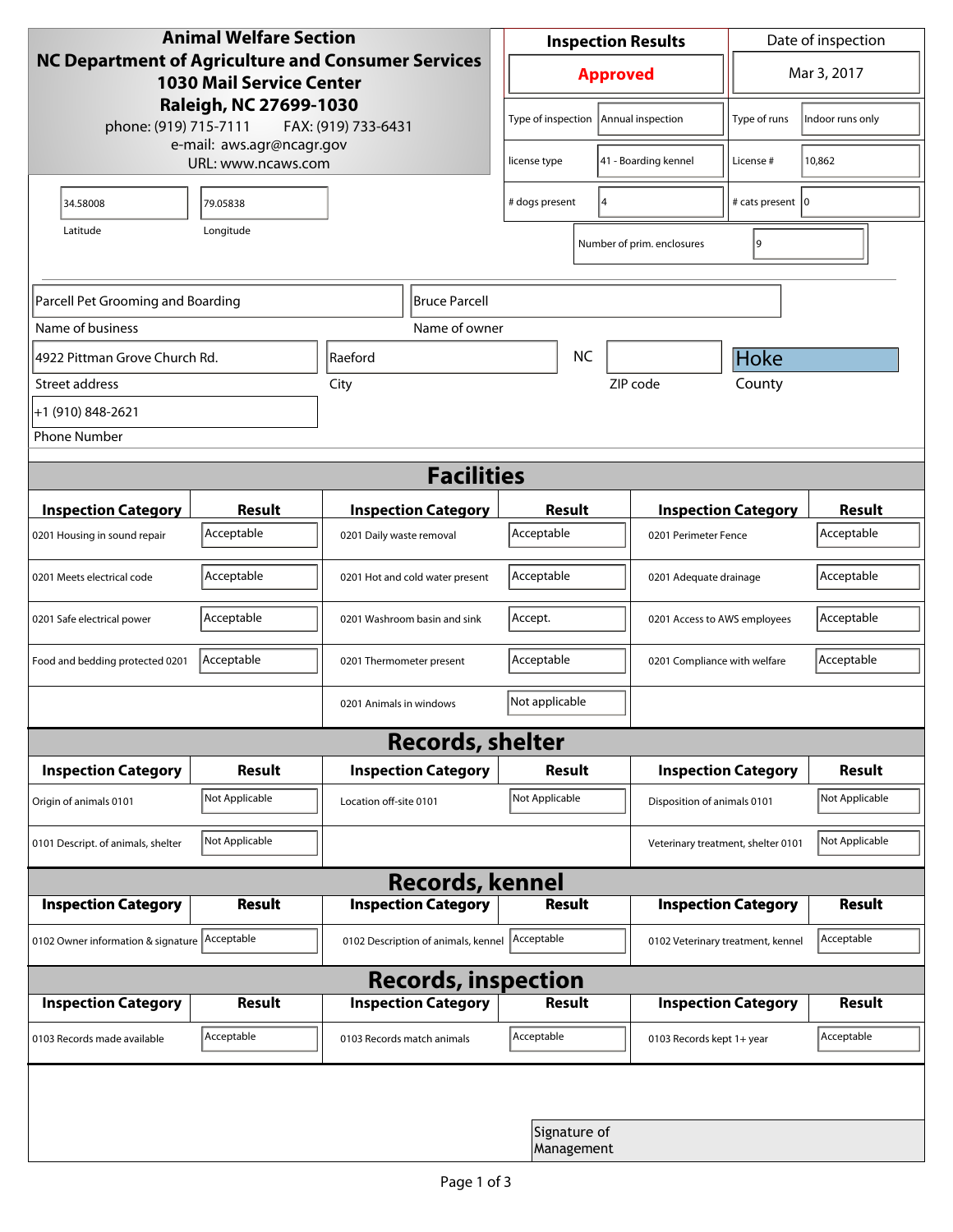| <b>Animal Welfare Section, NCDA&amp;CS</b>                  |                                 |                                    | <b>Inspection Results</b> |                                    | Date of inspection |                |  |  |  |
|-------------------------------------------------------------|---------------------------------|------------------------------------|---------------------------|------------------------------------|--------------------|----------------|--|--|--|
| Inspection Report, continued                                |                                 |                                    | <b>Approved</b>           |                                    | Mar 3, 2017        |                |  |  |  |
|                                                             |                                 |                                    |                           |                                    |                    | <b>NC</b>      |  |  |  |
|                                                             | Parcell Pet Grooming and Boardi | <b>Bruce Parcell</b>               |                           | Raeford                            |                    |                |  |  |  |
| <b>Indoor facilities</b>                                    |                                 |                                    |                           |                                    |                    |                |  |  |  |
| <b>Inspection Category</b>                                  | Result                          | <b>Inspection Category</b>         | Result                    | <b>Inspection Category</b>         |                    | Result         |  |  |  |
| 0202 Ambient temperature, indoor                            | Acceptable                      | 0202 Ventilation, indoor           | Acceptable                | 0202 Lighting, indoor              |                    | Acceptable     |  |  |  |
| 0202 Imperv./Sanitary surf., indoor                         | Acceptable                      | 0202 Drainage, indoor              | Acceptable                |                                    |                    |                |  |  |  |
| <b>Outdoor facilities</b>                                   |                                 |                                    |                           |                                    |                    |                |  |  |  |
| <b>Inspection Category</b>                                  | Result                          | <b>Inspection Category</b>         | Result                    | <b>Inspection Category</b>         |                    | Result         |  |  |  |
| 0203 Impervious surfaces, outdoor                           | Acceptable                      | 0203 Housing, 1 per animal         | Not Applicable            | 0203 Protection from elements      |                    | Acceptable     |  |  |  |
| 0203 Owner advised, outdoor                                 | Not Applicable                  | 0203 Drainage, outdoor             | Acceptable                |                                    |                    |                |  |  |  |
| <b>Primary enclosures</b>                                   |                                 |                                    |                           |                                    |                    |                |  |  |  |
| <b>Inspection Category</b>                                  | Result                          | <b>Inspection Category</b>         | Result                    | <b>Inspection Category</b>         |                    | Result         |  |  |  |
| 0204 Drainage prev. cross contam.                           | Acceptable                      | 0204 Fence height >= 5 feet        | Acceptable                | 0204 1:10 ratio, person: human     |                    | Not Applicable |  |  |  |
| 0204 Surf. impervious to moisture                           | Acceptable                      | 0204 Enclosure is escape proof     | Acceptable                | 0204 Cats, $>=$ 4 sq. ft. / adult  |                    | Not Applicable |  |  |  |
| 0204 Prevent contact with wood                              | Acceptable                      | 0204 Solid resting surface         | Acceptable                | 0204 Cats, $<= 12$ / enclosure     |                    | Not Applicable |  |  |  |
| 0204 Enclosures in sound repair                             | Acceptable                      | 0204 Cats, raised resting surface  | Not Applicable            | 0204 Cats, 1 litter pan / 3 adults |                    | Not Applicable |  |  |  |
| 0204 Size of enclosure                                      | Acceptable                      | 0204 Dogs, supervision if > 4      | Not Applicable            |                                    |                    |                |  |  |  |
|                                                             |                                 | <b>Feeding</b>                     |                           |                                    |                    |                |  |  |  |
| <b>Inspection Category</b>                                  | <b>Result</b>                   | <b>Inspection Category</b>         | <b>Result</b>             | <b>Inspection Category</b>         |                    | <b>Result</b>  |  |  |  |
| 0205 Feeding, 1x / day, adult                               | Acceptable                      | 0205 Feeding, 1 bowl / adult       | Acceptable                | 0205 Feeding, commercial food      |                    | Acceptable     |  |  |  |
| 0205 Feeding, bowl in good repair                           | Acceptable                      | 0205 Feeding, quality food         | Acceptable                | 0205 Feeding, bowl is protected    |                    | Acceptable     |  |  |  |
| 0205 Feeding, 2x / day, young                               | Acceptable                      |                                    |                           |                                    |                    |                |  |  |  |
| <b>Watering</b>                                             |                                 |                                    |                           |                                    |                    |                |  |  |  |
| <b>Inspection Category</b>                                  | <b>Result</b>                   | <b>Inspection Category</b>         | <b>Result</b>             |                                    |                    |                |  |  |  |
| 0206 Watering, continuous access                            | Acceptable                      | 0206 Watering, bowl in good repair | Acceptable                |                                    |                    |                |  |  |  |
| <b>Sanitation/Employees/Classification &amp; Separation</b> |                                 |                                    |                           |                                    |                    |                |  |  |  |
| <b>Inspection Category</b>                                  | <b>Result</b>                   | <b>Inspection Category</b>         | Result                    | <b>Inspection Category</b>         |                    | <b>Result</b>  |  |  |  |
| 0207 Waste removal 2x / day                                 | Acceptable                      | 0207 Grounds overgrown             | Acceptable                | 0207 Young given social interact.  |                    | Not Applicable |  |  |  |
| 0207 Animals removed while clean                            | Acceptable                      | 0207 Pest Control                  | Acceptable                | 0207 Species separated             |                    | Acceptable     |  |  |  |
| Signature of<br>Management                                  |                                 |                                    |                           |                                    |                    |                |  |  |  |